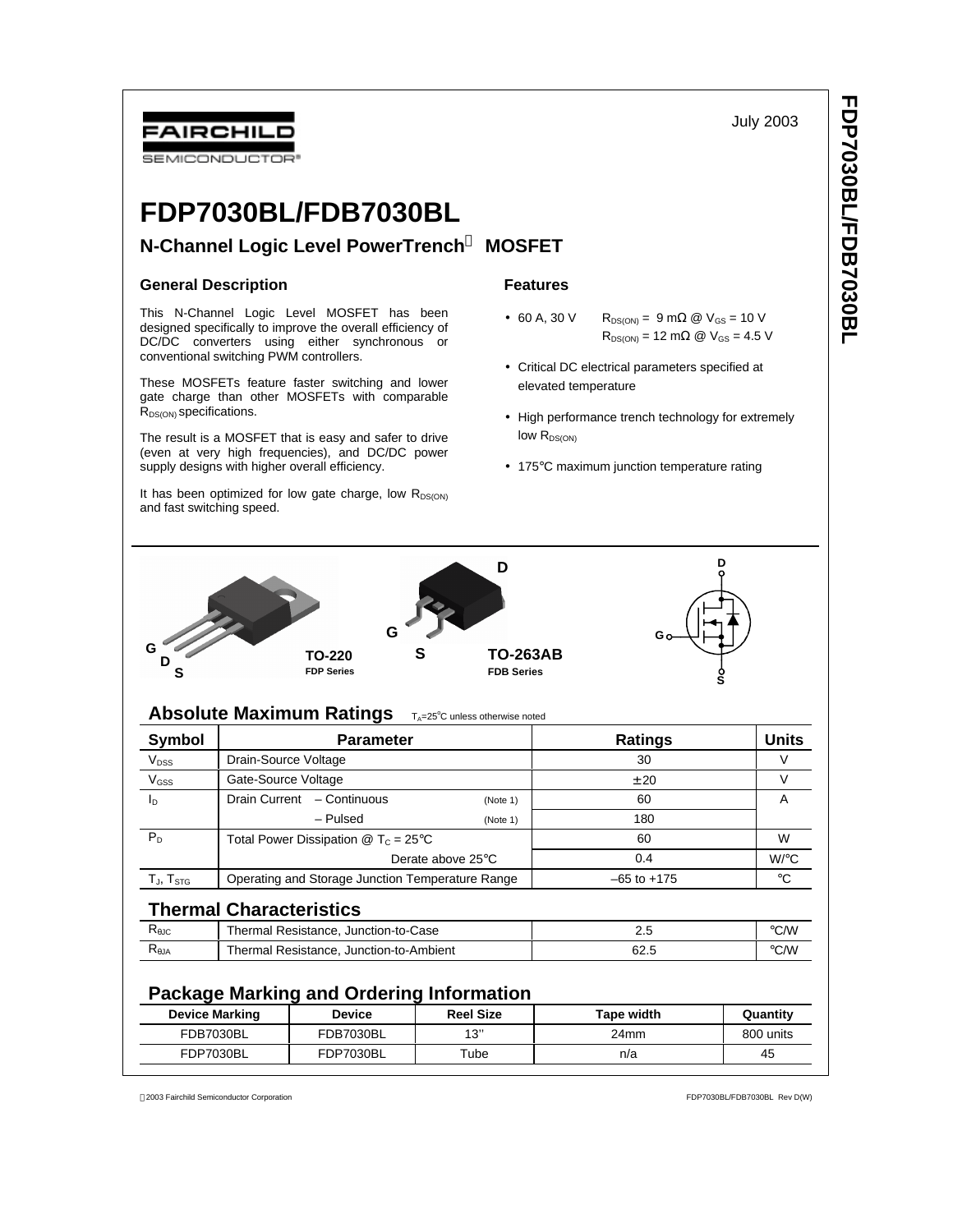| Symbol                                           | <b>Parameter</b>                                              | <b>Test Conditions</b>                                                                                                   | Min | <b>Typ</b>         | Max           | <b>Units</b> |
|--------------------------------------------------|---------------------------------------------------------------|--------------------------------------------------------------------------------------------------------------------------|-----|--------------------|---------------|--------------|
|                                                  |                                                               |                                                                                                                          |     |                    |               |              |
|                                                  | Drain-Source Avalanche Ratings (Note 1)                       |                                                                                                                          |     |                    |               |              |
| W <sub>DSS</sub>                                 | Single Pulse Drain-Source<br>Avalanche Energy                 | $V_{DD} = 15$ V, $I_D = 60$ A                                                                                            |     |                    | 73            | mJ           |
| $I_{AR}$                                         | Maximum Drain-Source Avalanche<br>Current                     |                                                                                                                          |     |                    | 60            | A            |
|                                                  | <b>Off Characteristics</b>                                    |                                                                                                                          |     |                    |               |              |
| BV <sub>DSS</sub>                                | Drain-Source Breakdown Voltage                                | $V_{GS} = 0 V$ , $I_D = 250 \mu A$                                                                                       | 30  |                    |               | V            |
| $\Delta$ BV <sub>DSS</sub><br>$\Delta T_{\rm J}$ | Breakdown Voltage Temperature<br>Coefficient                  | $I_D = 250 \mu A$ , Referenced to 25°C                                                                                   |     | 22                 |               | mV/°C        |
| $I_{DSS}$                                        | Zero Gate Voltage Drain Current                               | $V_{DS} = 24 V$ , $V_{GS} = 0 V$                                                                                         |     |                    | 1             | μA           |
| <b>I</b> GSS                                     | Gate-Body Leakage                                             | $V_{GS} = \pm 20 \text{ V}, V_{DS} = 0 \text{ V}$                                                                        |     |                    | ± 100         | nA           |
|                                                  | <b>On Characteristics</b><br>(Note 2)                         |                                                                                                                          |     |                    |               |              |
| $V_{GS(th)}$                                     | Gate Threshold Voltage                                        | $V_{DS} = V_{GS}$ , $I_D = 250 \mu A$                                                                                    | 1   | 1.9                | 3             | V            |
| $\Delta V$ GS(th)<br>$\Delta T_{\rm J}$          | Gate Threshold Voltage<br><b>Temperature Coefficient</b>      | $I_D = 250 \mu A$ , Referenced to 25°C                                                                                   |     | -5                 |               | mV/°C        |
| $R_{DS(on)}$                                     | Static Drain-Source On-<br>Resistance                         | $V_{GS}$ = 10 V, $I_D$ = 30 A<br>$V_{GS} = 4.5 V$ , $I_D = 25 A$<br>$V_{GS}$ = 10 V, $I_D$ = 30 A, T <sub>J</sub> =125°C |     | 6.8<br>8.5<br>10.1 | 9<br>12<br>18 | $m\Omega$    |
| $I_{D(on)}$                                      | On-State Drain Current                                        | $V_{GS} = 10 V$ , $V_{DS} = 10 V$                                                                                        | 60  |                    |               | A            |
| <b>g</b> <sub>FS</sub>                           | <b>Forward Transconductance</b>                               | $V_{DS} = 10V$ , $I_D = 30 A$                                                                                            |     | 85                 |               | S            |
|                                                  | <b>Dynamic Characteristics</b>                                |                                                                                                                          |     |                    |               |              |
| $C_{iss}$                                        | Input Capacitance                                             | $V_{DS} = 15 V$ , $V_{GS} = 0 V$ ,                                                                                       |     | 1760               |               | pF           |
| $C_{\rm oss}$                                    | <b>Output Capacitance</b>                                     | $f = 1.0$ MHz                                                                                                            |     | 440                |               | рF           |
| $C_{\text{rss}}$                                 | Reverse Transfer Capacitance                                  |                                                                                                                          |     | 185                |               | рF           |
| $R_G$                                            | Gate Resistance                                               | $V_{GS} = 15$ mV, f = 1.0 MHz                                                                                            |     | 1.2                |               | Ω            |
|                                                  | <b>Switching Characteristics</b><br>(Note 2)                  |                                                                                                                          |     |                    |               |              |
| $t_{d(on)}$                                      | Turn-On Delay Time                                            | $V_{DD} = 15V,$ $I_D = 1 A,$                                                                                             |     | 12                 | 22            | ns           |
| $t_{r}$                                          | Turn-On Rise Time                                             | $V_{GS} = 10 V$ , $R_{GEN} = 6 \Omega$                                                                                   |     | 12                 | 22            | ns           |
| $t_{d(off)}$                                     | Turn-Off Delay Time                                           |                                                                                                                          |     | 30                 | 48            | ns           |
| $t_{\rm f}$                                      | Turn-Off Fall Time                                            |                                                                                                                          |     | 19                 | 33            | ns           |
| $\mathsf{Q}_{\mathsf{g}}$                        | <b>Total Gate Charge</b>                                      | $V_{DS} = 15 V$ , $I_D = 30 A$ ,                                                                                         |     | 17                 | 24            | nС           |
| $\mathsf{Q}_{\text{gs}}$                         | Gate-Source Charge                                            | $V_{GS}$ = 5 V                                                                                                           |     | 5.4                |               | nC           |
| $Q_{\text{qd}}$                                  | Gate-Drain Charge                                             |                                                                                                                          |     | 6.4                |               | nС           |
|                                                  | <b>Drain-Source Diode Characteristics and Maximum Ratings</b> |                                                                                                                          |     |                    |               |              |
| $I_{\rm S}$                                      | Maximum Continuous Drain-Source Diode Forward Current         |                                                                                                                          |     |                    | 60            | Α            |
| $V_{SD}$                                         | Drain-Source Diode Forward<br>Voltage                         | $V_{GS} = 0 V$ , $I_S = 30 A$<br>(Note 1)                                                                                |     | 0.92               | 1.3           | V            |
| $t_{rr}$                                         | Diode Reverse Recovery Time                                   | $I_F = 30 A$ ,                                                                                                           |     |                    | 30            | nS           |
| $\mathsf{Q}_{\mathsf{rr}}$                       | Diode Reverse Recovery Charge                                 | $d_{iF}/d_{t} = 100$ A/µs                                                                                                |     |                    | 20            | nС           |

FDP7030BL/FDB7030BL **FDP7030BL/FDB7030BL**

1. Pulse Test: Pulse Width < 300μs, Duty Cycle < 2.0%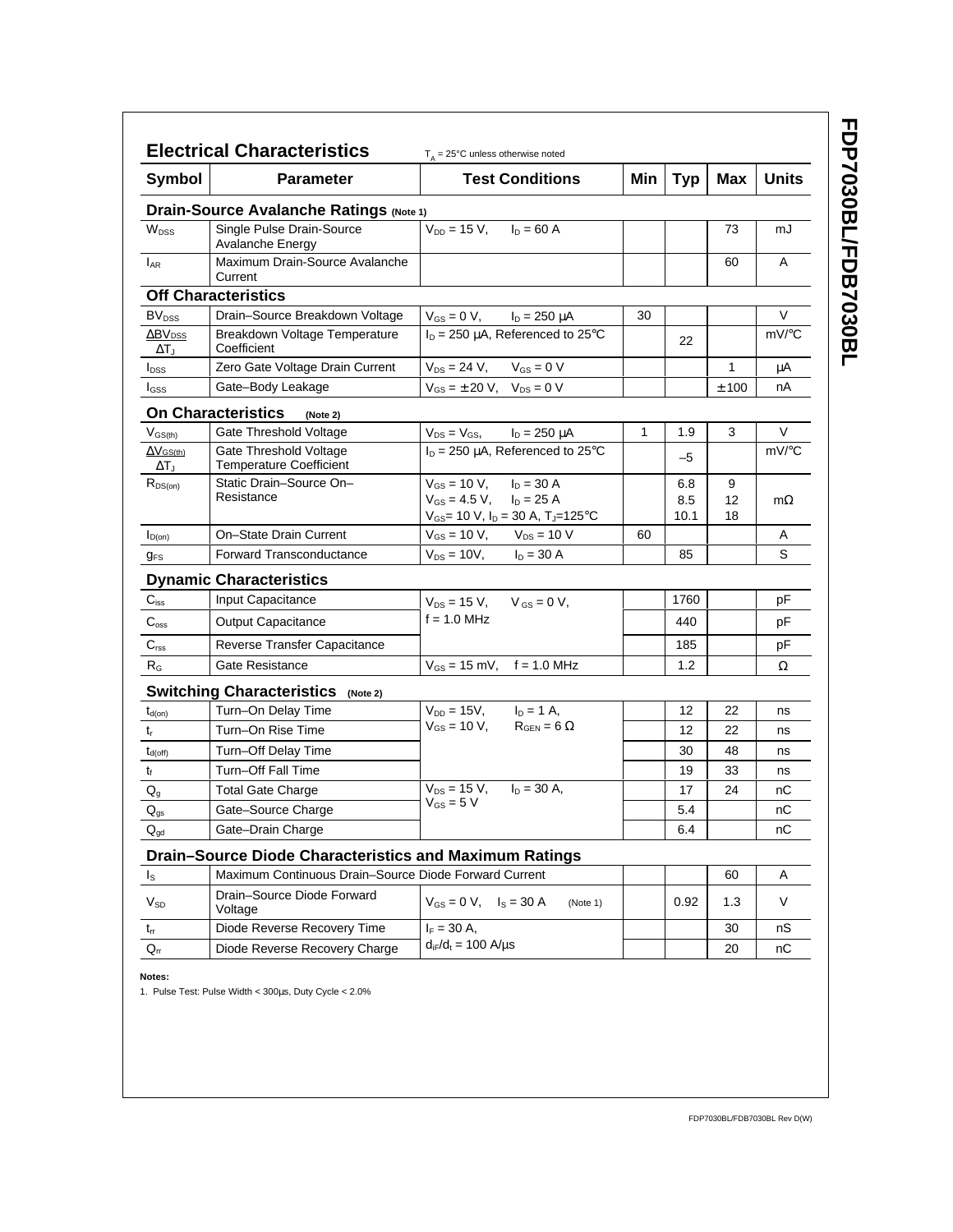

# **FDP7030BL/FDB7030BL FDP7030BL/FDB7030BL**

FDP7030BL/FDB7030BL Rev D(W)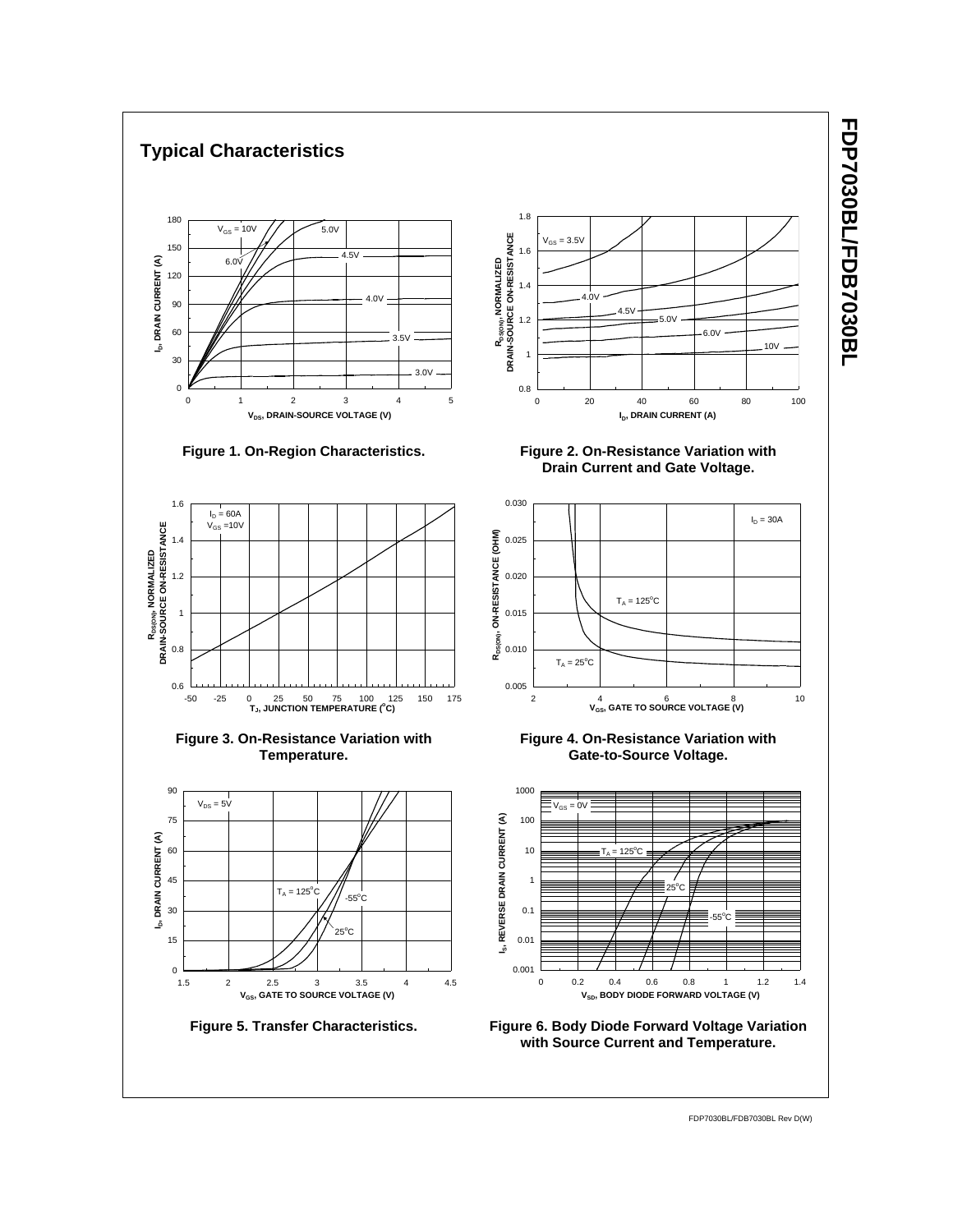

FDP7030BL/FDB7030BL Rev D(W)

FDP7030BL/FDB7030BL **FDP7030BL/FDB7030BL**